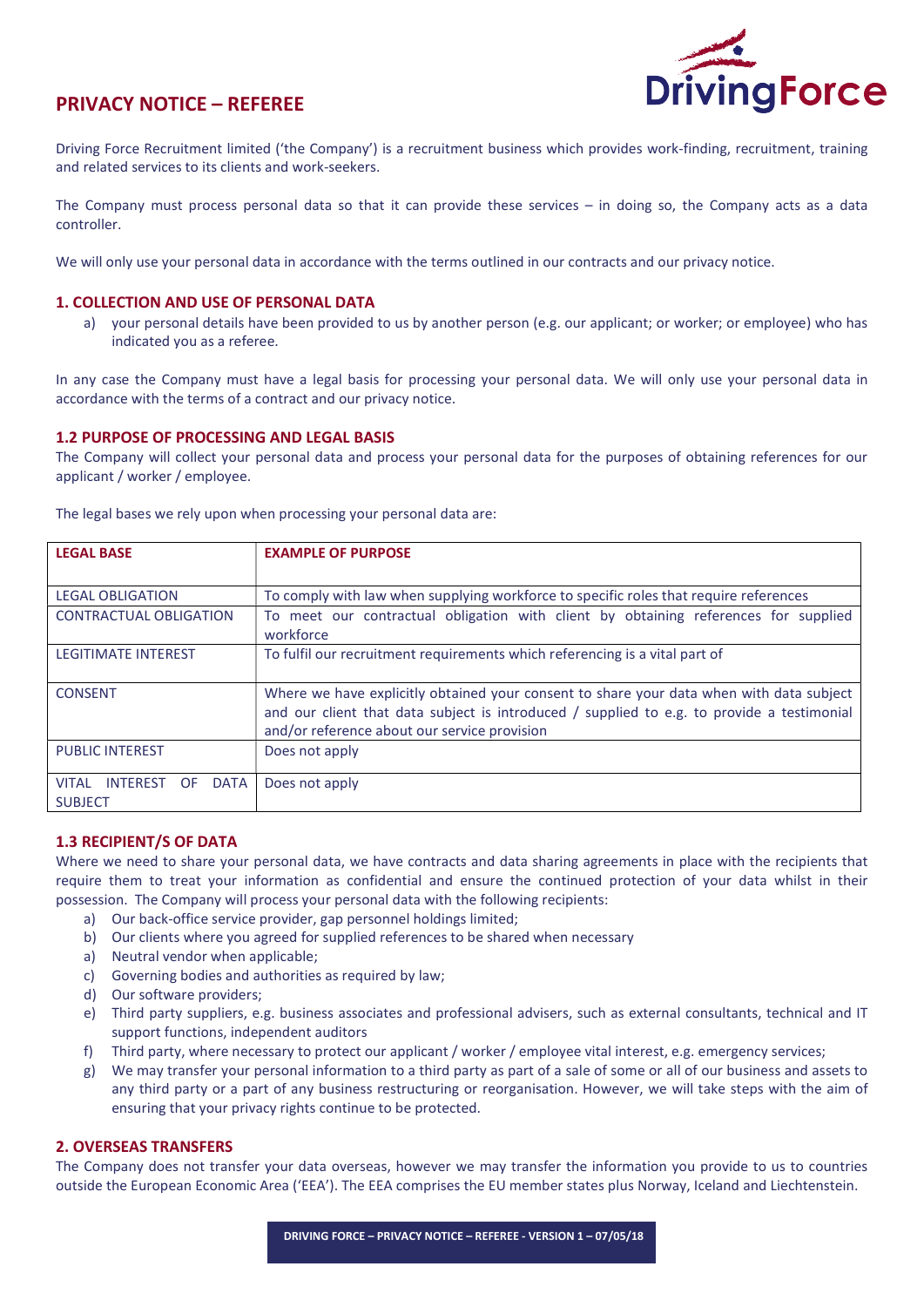

Whenever your data is shared, inside or outside of the EEA, we will take every step possible to ensure adequate protections are in place to ensure the security of your information.

### 3. AUTOMATED DECISION MAKING

The company does not use automated decision-making, including profiling. Should the company intend to change this process you will be notified in advance.

### 4. DATA ACCESS RESTRICTION AND RETENTION

The Company will retain your personal data along with our applicant / worker / employee data only for as long as is necessary. Different laws require us to keep different data for different periods of time.

#### 4.1 WHERE SERVICES HAVE NOT BEEN PROVIDED TO THE CANDIDATE

If we have not provided our applicant with services, or not had valuable contact with for two consecutive years, your personal data will be deleted from our systems unless where we believe in good faith that the law or other regulation requires us to preserve it.

#### 4.2 WHERE SERVICES HAVE BEEN PROVIDED TO THE CANDIDATE

To comply with legal requirements e.g. The Conduct of Employment Agencies and Employment Businesses Regulations 2003, data will be kept by Driving Force for 7 tax years from the last date on which services were provided to your relative.

After expiry of that period your data will no longer be kept by Driving Force.

#### 5. SECURITY PRECAUSTIONS IN PLACE TO PROTECT THE LOSS, MISUSE OR ALTERATION OF YOUR INFORMATION

We are committed to taking all reasonable and appropriate steps to protect the personal information that we hold from misuse, loss, or unauthorised access. We do this by having in place a range of appropriate technical and organisational measures, e.g.:

- a) encryption of our services and data;
- b) review our information collection, storage and processing practices, including physical security measures;
- c) restrict access to personal access to personal information;
- d) internal policies setting out our data security approach and training for employees, these include measures to deal with any suspected data breach.

Our systems are placed on servers running on an industry standard virtualisation platform based on VMware. Our server provider, where we store most of the data, is ISO 27001 accredited and follows industry best practice and regularly patches and upgrades platforms. All servers that we use to store your data are placed in UK area and comply with the General Data Protection Regulation. Our security systems are kept up to date and align with the guidance to security information.

The server that holds the Candidate Portal is installed with an SSL certificate to protect your data. Once you are on the Candidate Registration Portal, a padlock icon will appear near the address bar of the browser you are using, this will confirm you are on our secure Candidate Portal system.

## 6. YOUR RIGHTS

Please be aware that you have the following data protection rights:

- a) The right to be informed about the personal data the Company processes on you;
- b) The right of access to the personal data the Company processes on you;
- c) The right to rectification of your personal data;
- d) The right to erasure of your personal data in certain circumstances;
- e) The right to restrict processing of your personal data;
- f) The right to data portability in certain circumstances;
- g) The right to object to the processing of your personal data that was based on a public or legitimate interest;
- h) The right not to be subjected to automated decision making and profiling; and
- i) The right to withdraw consent at any time.

Where you have consented to the Company processing your personal data and sensitive personal data you have the right to withdraw that consent at any time by completing on-line request (click here) or emailing Data Protection Officer dpo@drivingforce.co.uk

DRIVING FORCE – PRIVACY NOTICE – REFEREE - VERSION 1 – 07/05/18